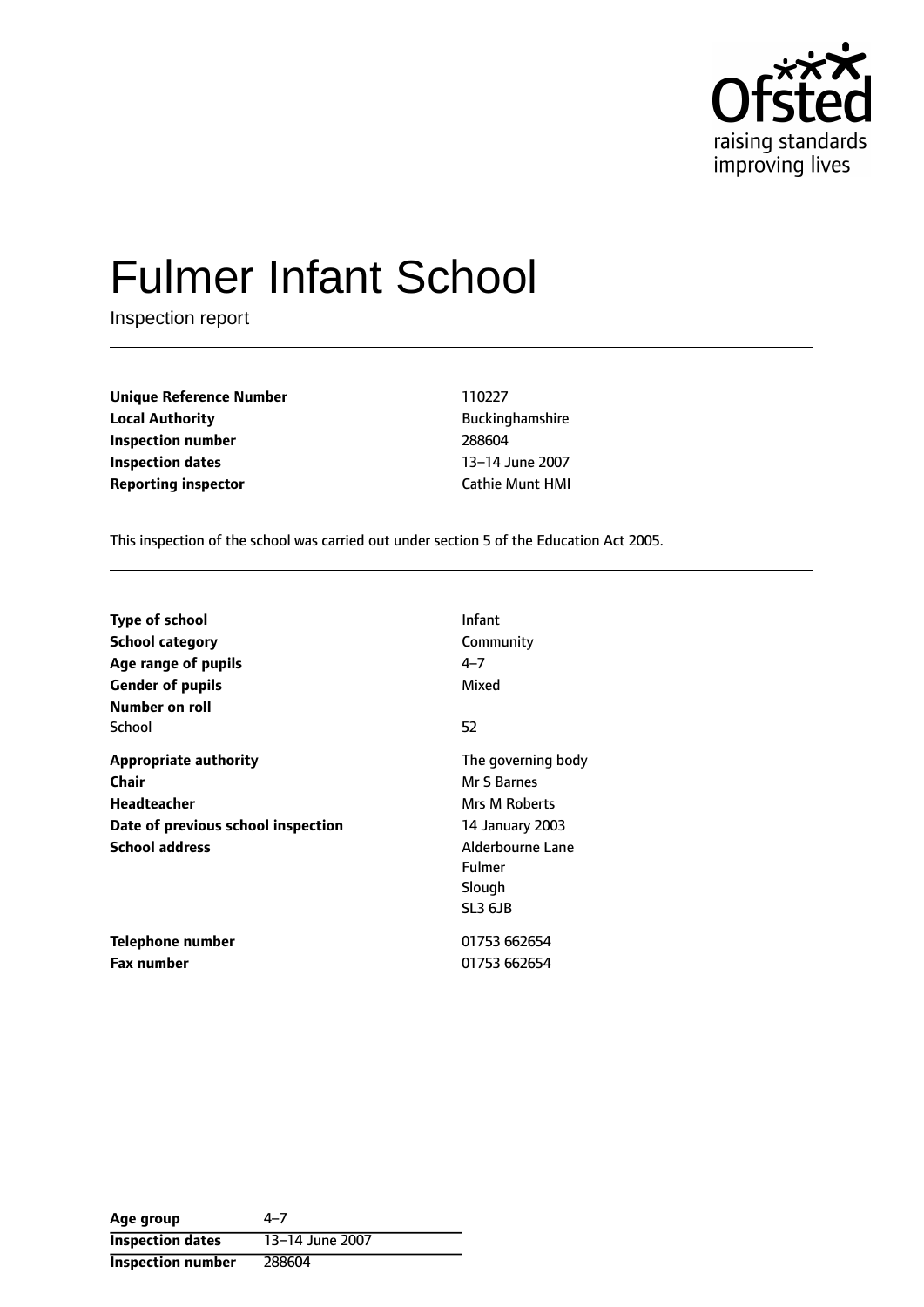.

© Crown copyright 2007

#### Website: www.ofsted.gov.uk

This document may be reproduced in whole or in part for non-commercial educational purposes, provided that the information quoted is reproduced without adaptation and the source and date of publication are stated.

Further copies of this report are obtainable from the school. Under the Education Act 2005, the school must provide a copy of this report free of charge to certain categories of people. A charge not exceeding the full cost of reproduction may be made for any other copies supplied.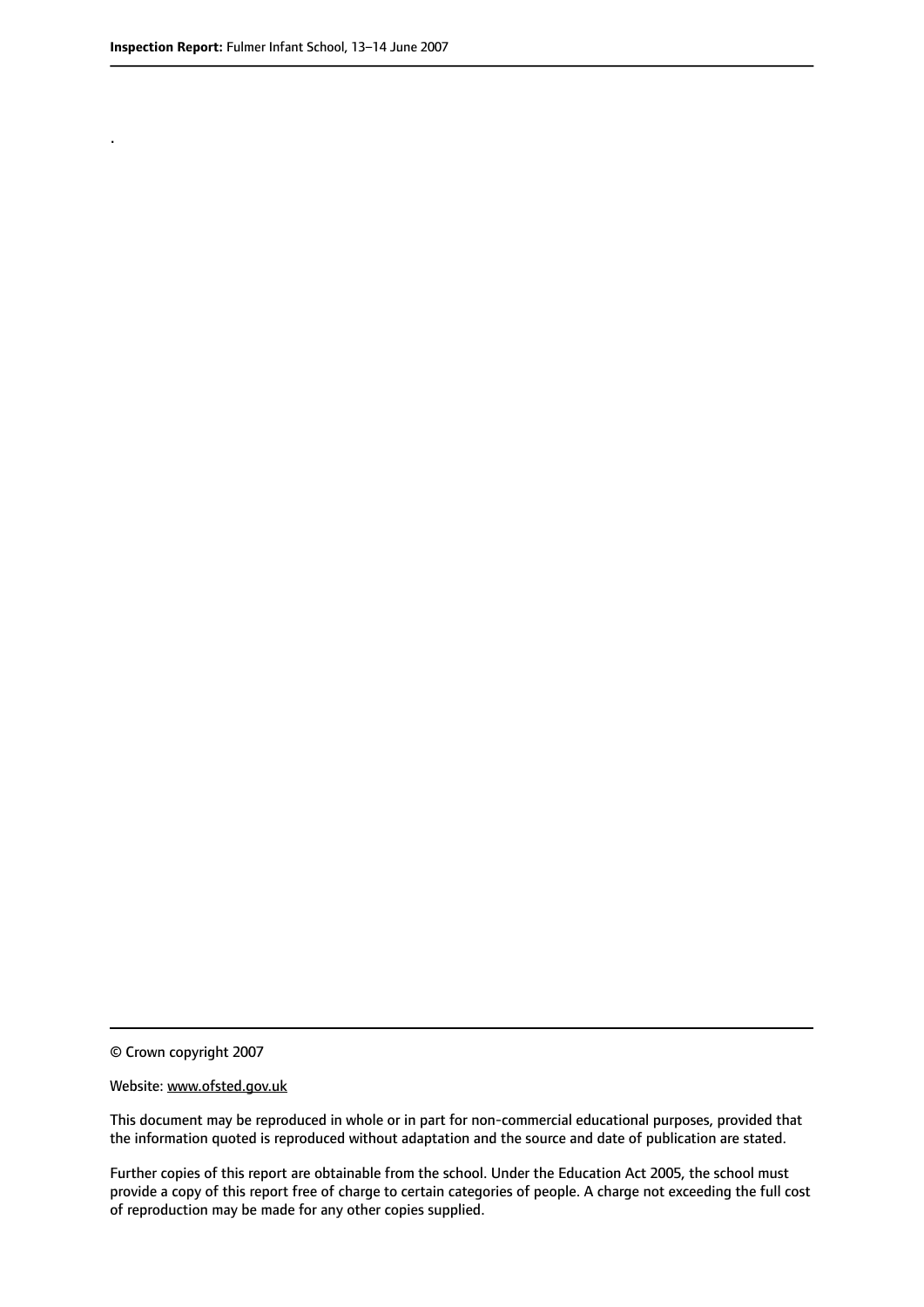# **Introduction**

The inspection was carried out by one of Her Majesty's Inspectors.

## **Description of the school**

This oversubscribed school, in a commuter village close to the Berkshire border, is much smaller than schools generally. Pupils are admitted from a wide area and have a range of social and economic backgrounds. Most are of White British heritage. Pupils' attainment on entry to the school is generally above average. The proportion of pupils with learning difficulties and disabilities is smaller than in most schools. The school has just achieved the Challenge Award for its provision for able, gifted or talented pupils. It also holds the Healthy Schools and Quality Mark awards.

## **Key for inspection grades**

| Grade 1 | Outstanding  |
|---------|--------------|
| Grade 2 | Good         |
| Grade 3 | Satisfactory |
| Grade 4 | Inadequate   |
|         |              |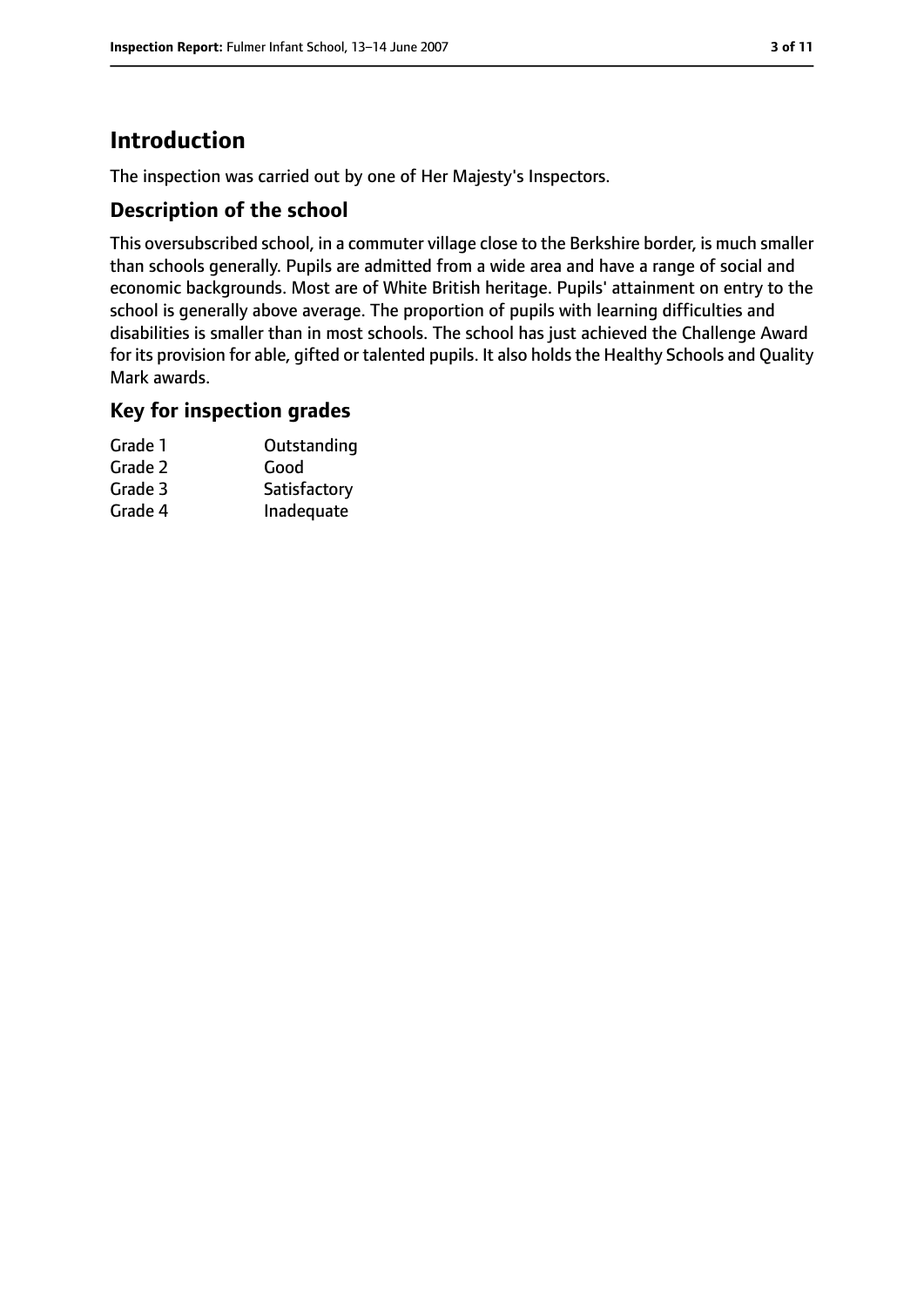# **Overall effectiveness of the school**

#### **Grade: 1**

Parents, overwhelmingly, supported one family's view that this outstanding school provides pupils with 'the best possible start' that they could have. Many wished that their children could remain at Fulmer until they were 11. 'Attention to every detail is obvious' noted one parent while others praised their children's progress, the open door policy, the excellent communication and the constant improvement to the site and building, making it an environment fit for the twenty-first century. The school is most effective at dismantling barriers to learning. As a result of consistently effective teaching and classroom support, pupils thrive, developing into happy, well mannered and effective learners who make excellent progress. Results in national tests show that standards are consistently well above those found nationally. That personal development and well-being are at the heart of the school's philosophy is exemplified by the introduction of personalised learning logs for able, gifted and talented pupils. The school has appropriate plans to extend these to other groups in the new school year in order to increase the amount of individualised learning taking place.

Behaviour, during an exceptionally busy and involved art week, was exemplary. Pupils are well prepared for the next stage in their education by virtue of developing excellent work habits and by the high standards that they achieve. They have many opportunities to accept responsibilities in the school community, for example, helping younger pupils to use the library. Their involvement in deciding which topics they want to pursue gives them an exceptionally central role in the development of the curriculum and ensures that they are enthusiastic participants in their learning. Pupils wholeheartedly agree with the parent who wrote, 'The children love coming to school and enjoy a wide variety of rich learning experiences.' Visits and visitors bring the wider world to Fulmer. Pupils have a very good grasp of the importance of tolerance. Diversity is respected and is celebrated in many subjects.

The school is central to the life of the village and is exceptionally well thought of. Pupils are fully involved in village activities such as the Christmas service and the annual fete. The financial and practical support that the school receives from the community is outstanding and is all the more remarkable as so many of the pupils live outside its borders. Governors are very well informed and make an outstanding contribution to the school's success in sustaining improvement. The headteacher, who, rightly, is held in great esteem by the whole school community, sets the highest standards and the staff and pupils respond in kind. Electronic tracking procedures help to pinpoint speedily the relative rates of progress made by the pupils enabling additional work and support to be directed even more effectively than in the past. Consequently, some of the judgements in the self evaluation form, made before the impact of the recent innovations could be evaluated, have been superseded and are too modest. Resources are exceptionally well used, to improve outcomes and to secure good value for money.

#### **What the school should do to improve further**

• Implement the planned developments to increase the amount of personalised learning for pupils.

## **Achievement and standards**

#### **Grade: 1**

Consistently high quality teaching and an imaginative and well designed curriculum meet the Foundation Stage children's needs well. Children make excellent progress in their learning and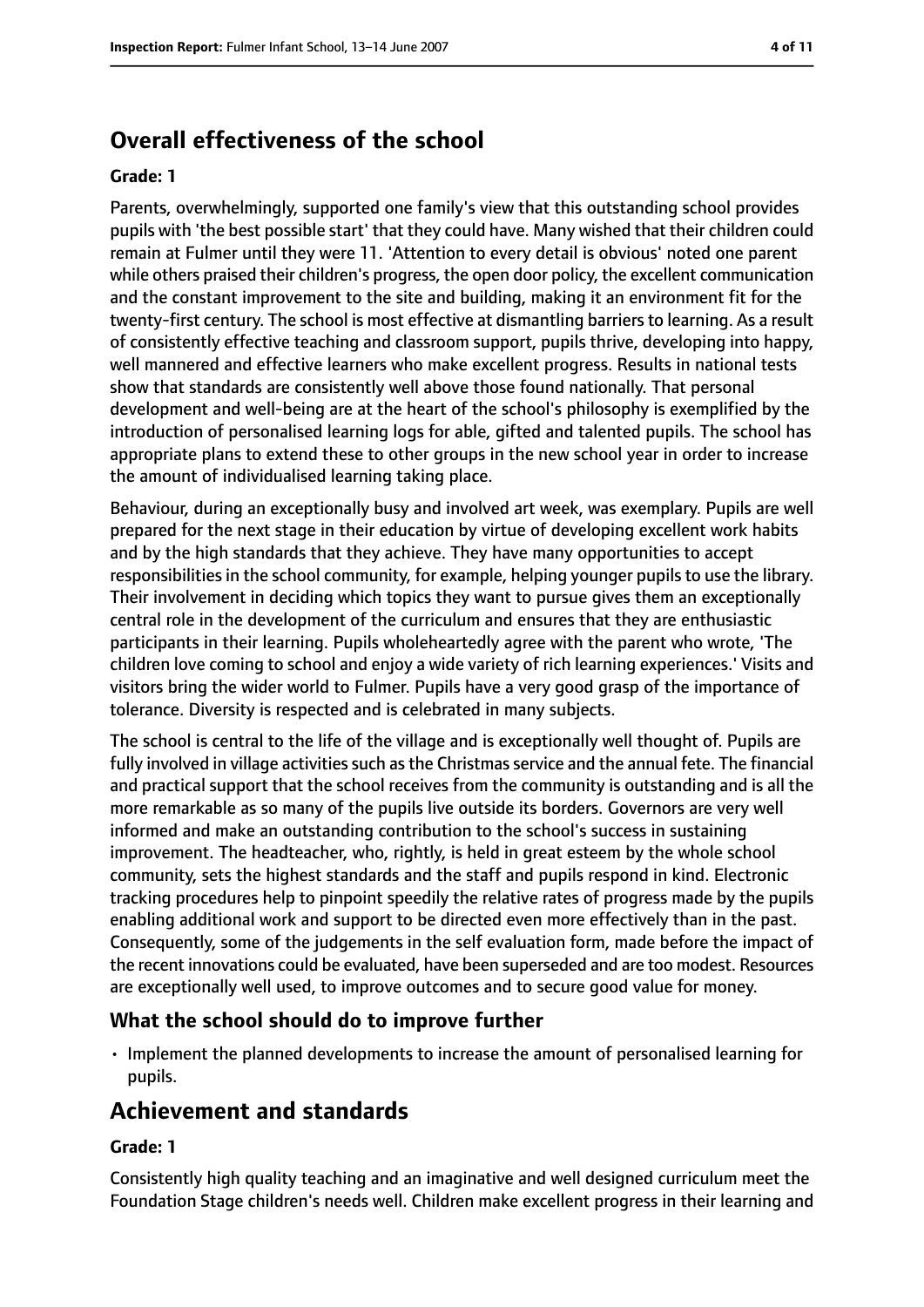in their personal development so that by the time they enter Year 1 standards in basic skills are higher than usual. Building effectively on this splendid start, Key Stage 1 pupils make rapid progress in developing exceptionally secure literacy, numeracy and computing skills. There are no significant variations between groups of pupils by ethnicity, ability or gender. Pupils generally achieve the challenging targets set for them and a significant proportion exceeds them. Consequently, in national tests at the end of Year 2, pupils have scored well above average in reading, writing and mathematics over the last 4 years. Displays of work show that pupils achieve successfully across all other areas of the curriculum. Speaking and listening skills are exceptionally well developed enabling pupils to communicate most effectively with adults and with each other. Year 2 pupils confidently discussed complex issues such as different lifestyles in contrasting countries while pupils in the reception class quizzed the inspector about what she was doing and offered their well considered opinions on a range of subjects.

# **Personal development and well-being**

#### **Grade: 1**

Pupils' personal development including their spiritual, moral and cultural development is outstanding. This has a significant impact on their learning and on the standards that they reach. Their confident approach to school is matched by their enthusiasm and perseverance in new situations. Behaviour in lessons and around the school during art week was exemplary. Seldom has a visit to the dining area been such a pleasant and civilised experience. Pupils' high level of motivation and keenness to do well means that lessons run smoothly.

From the time they join the school the pupils work alongside others harmoniously. They have an extremely strong sense of community and thrive in the supportive atmosphere which allows them real responsibility and expects them to adopt safe habits. They are well prepared for the next stage in their education by virtue of developing excellent work habits and by the high standards achieved. Pupils participate in decision-making through membership of the school council and, more importantly, through their involvement in deciding which topics to pursue each term. In assemblies and lessons, by visiting different places of worship and by working with a nearby international school they learn about the wider world and gain respect for those who have different views from themselves.

# **Quality of provision**

## **Teaching and learning**

#### **Grade: 1**

Well planned lessons make learning relevant, exciting and fun. This engages the pupils and helps them to remain focussed for substantial amounts of time. Classrooms are spacious and well appointed. The effective use of high quality resources, such as interactive white boards, promotes learning admirably. All adults provide excellent role models in their relationships with each other, in their speaking and writing and in their positive attitudes. Teachers know their pupils extremely well and make very good use of formal and informal assessments to plan their learning. Focussed marking tells pupils how well they are doing and adults give helpful and timely advice. Tracking pupils' progress has been enhanced greatly by the switch to an electronic programme enabling staff to target specific groups more swiftly and therefore more effectively. Parents are kept well informed about how their children are doing.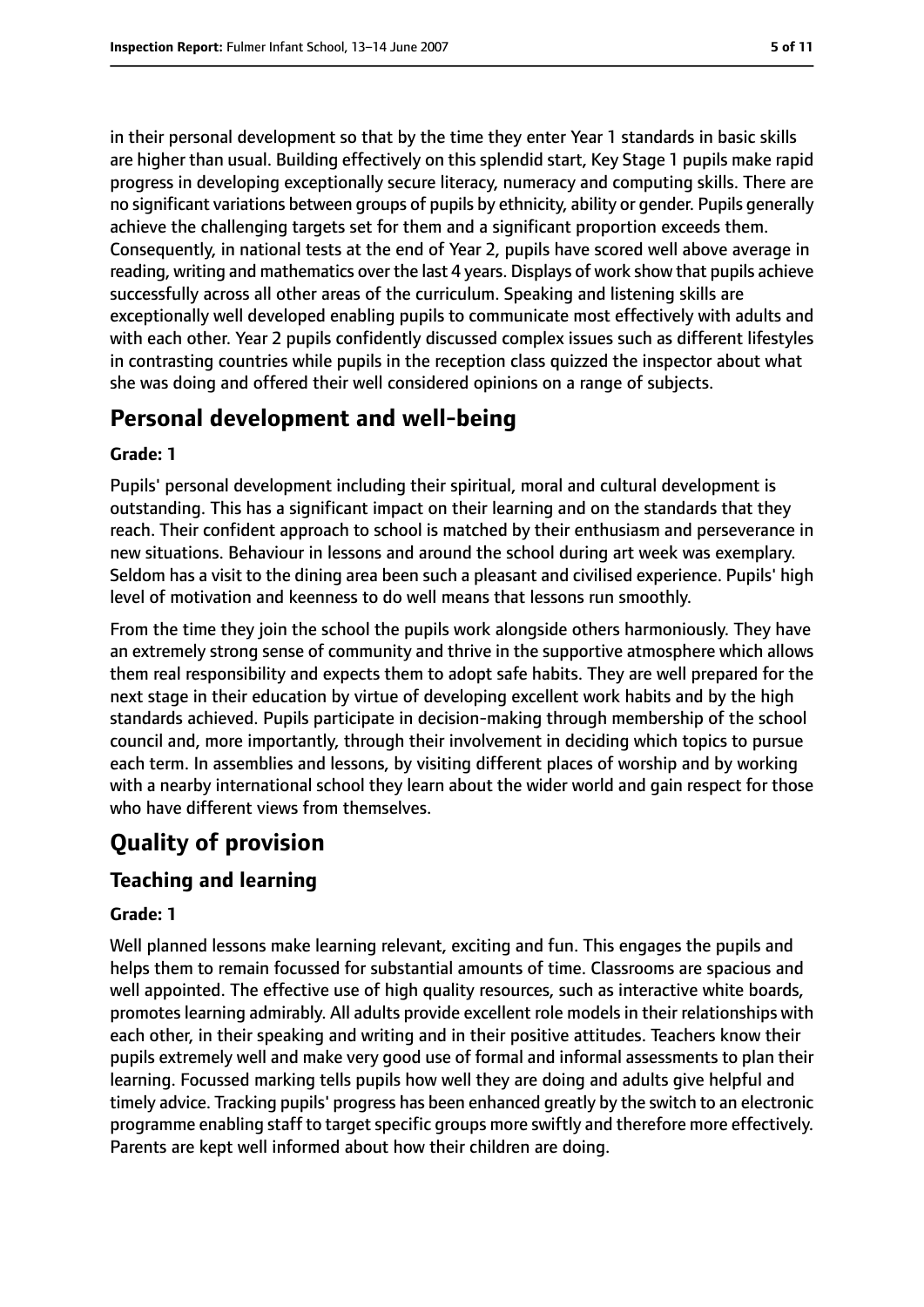## **Curriculum and other activities**

#### **Grade: 1**

An imaginative curriculum provides multiple opportunities for all learners to progress and develop the self-confidence and skills required for their future economic well-being. Recent changes have made learning more relevant by using a thematic approach and, crucially, by involving the pupils in the decision about what will be taught. A robust overview of the skills to be developed ensures that pupils receive a broad, balanced diet and provides a framework into which teachers can weave topics that match classes' interests and needs. Pupils' enthusiastic and excellent recall of things learnt over this year and last is testament to the effectiveness of this venture. Assemblies and philosophy lessons encourage thinking about spiritual, social and moral issues and a strong emphasis on doing your best, teamwork and consideration for others reinforces this. Creativity and imagination are encouraged through music, art and drama; science provides many opportunities to reflect on the beauty and wonder of the natural world while geography and art successfully explore similarities and differences in world cultures. Pupils play energetically, but safely, in small groups and make good use of the climbing frame. Appropriate use is made of amenities such as the Village hall and opportunities to work with other small schools. Enrichment activities, such as coaching by the local football club, have a high take up and are much enjoyed. The school has developed the outside area well since the last inspection. Suitable plans to develop this further are at an advanced stage.

#### **Care, guidance and support**

#### **Grade: 1**

A parent wrote, 'Fulmer school is run by a team of highly dedicated adults who ...above all show extreme care for all of the children in the school.' This sentiment, echoed by many parents, is supported by the school's high level of commitment to encouraging enjoyment and achievement, and in promoting learners' health and safety. Arrangements for the safeguarding of pupils are robust and regularly reviewed; risk assessments are carefully attended to. In this safe and supportive environment, pupils reach challenging targets and develop a strong sense of security and well-being. Improvements in marking and target setting enable pupils to see what they have to do to improve their work and many were eager to share that information with the inspector. Those at risk are identified early and effective arrangements put in place to support their learning. The school works well with parents and other agencies to ensure that pupils have an excellent experience of schooling.

## **Leadership and management**

#### **Grade: 1**

That leadership and management, including governance, are exemplary is attested to by the continuing successful performance of the school. The headteacher and staff successfully focus on raising standards and promoting personal development and well-being. Staff say the headteacher is 'brilliant and inspirational' and she has the highest regard for their teaching skills and curriculum management. The sharing of tasks along conventional subject divisions has been replaced by a team based approach to managing the curriculum that includes all adults employed in classes. This works effectively because of a high level of trust and professionalism. A common sense of purpose enables relatively new members of staff to take responsibility for developing exciting projects such as the Virtual Learning Resource and the pupils' learning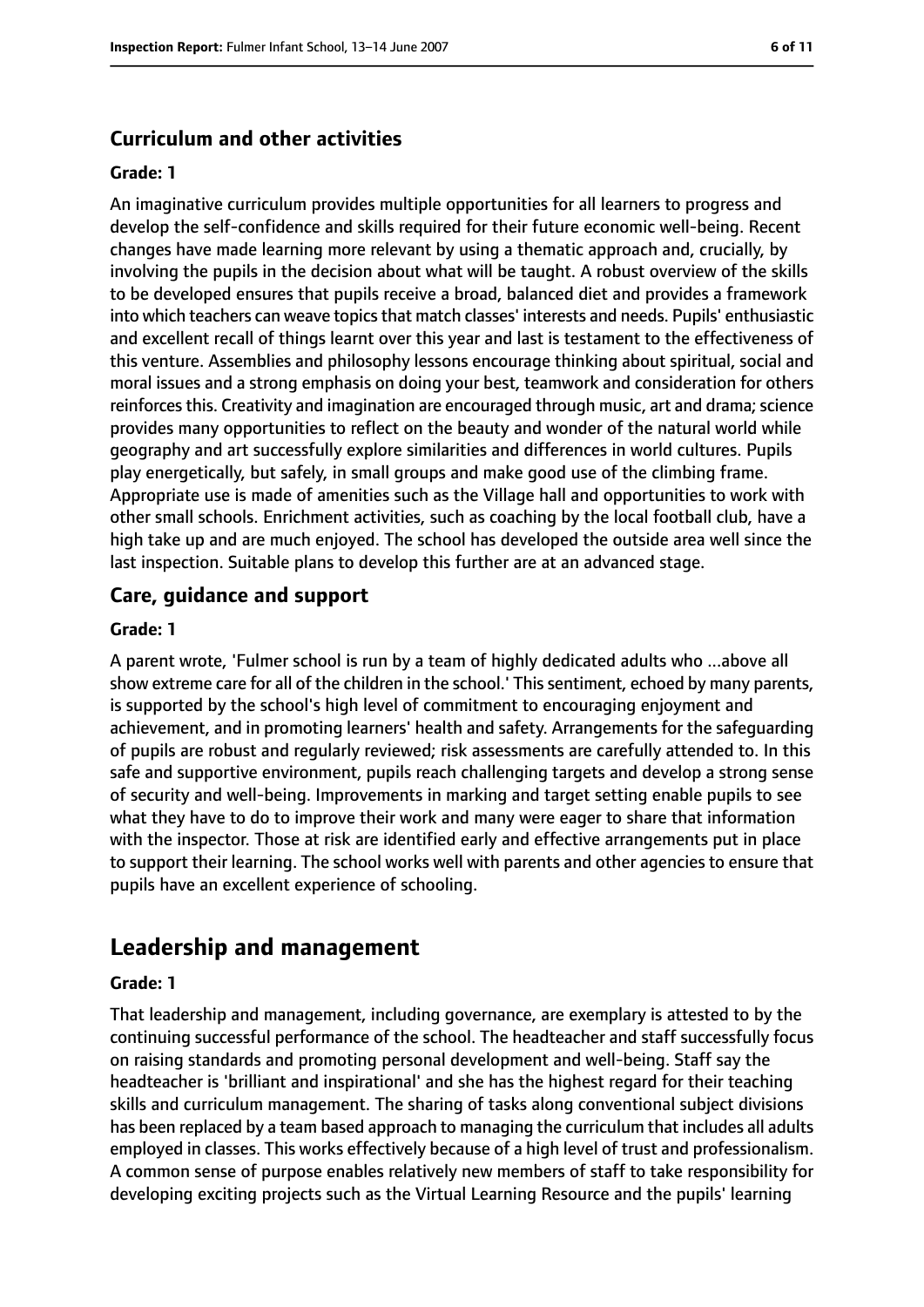logs. The headteacher has an excellent understanding of the school's strengths and weaknesses through effective monitoring. The school has an excellent track record in raising achievement and making substantial improvements to the learning environment. Vetting procedures for all adults who work with learners are robust. Very good links exist with parents and outside agencies supporting its work and promoting community cohesion. The impact is seen in the deservedly high reputation that it enjoys locally. Governors are hard working and insightful. Their strategic planning is based on penetrating analyses and a strong desire to ensure that all pupils have the best education possible. Capacity to improve is excellent as demonstrated by the progress that pupils make and the successful re-modelling of the building to make it fit for purpose.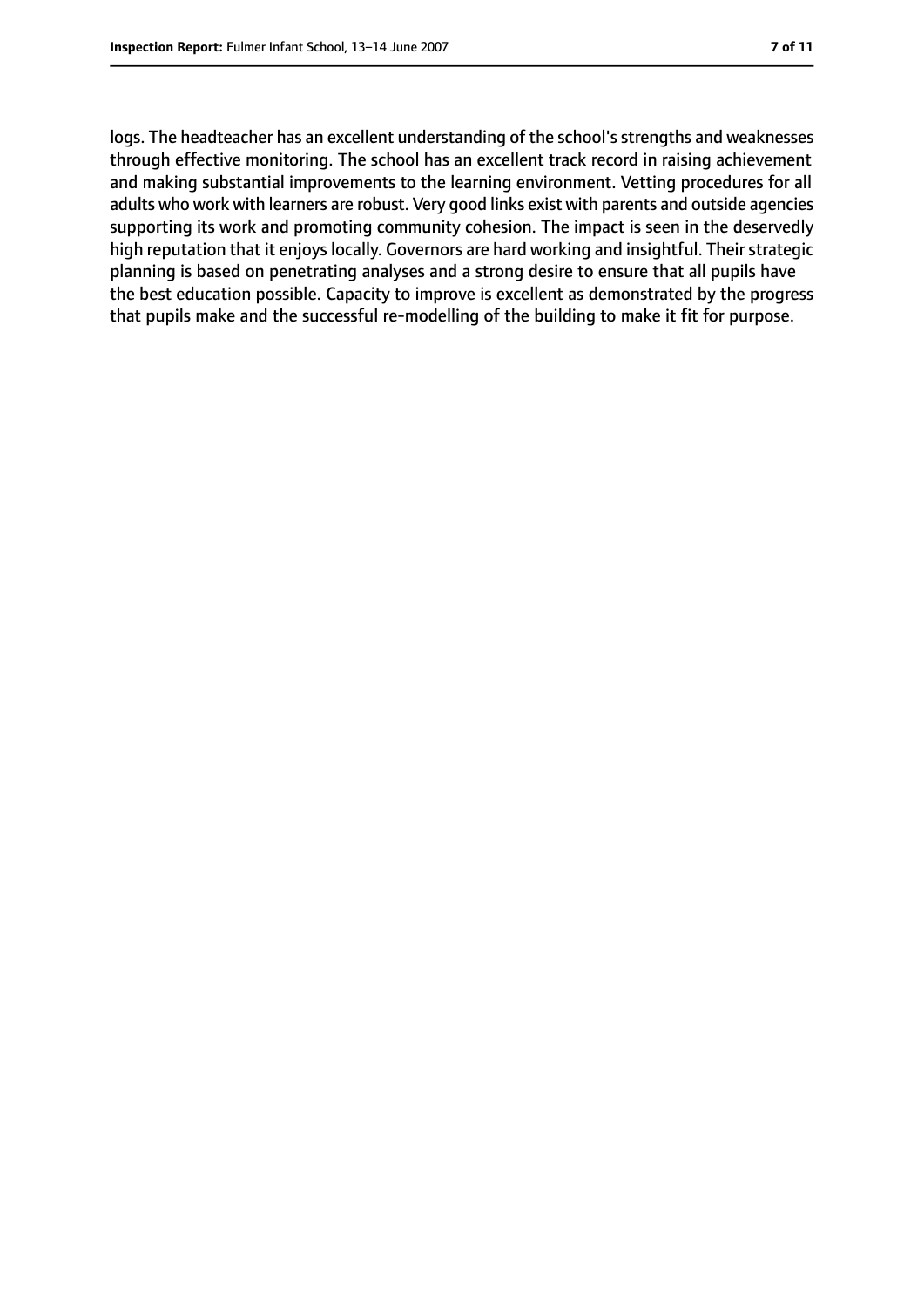**Any complaints about the inspection or the report should be made following the procedures set out in the guidance 'Complaints about school inspection', which is available from Ofsted's website: www.ofsted.gov.uk.**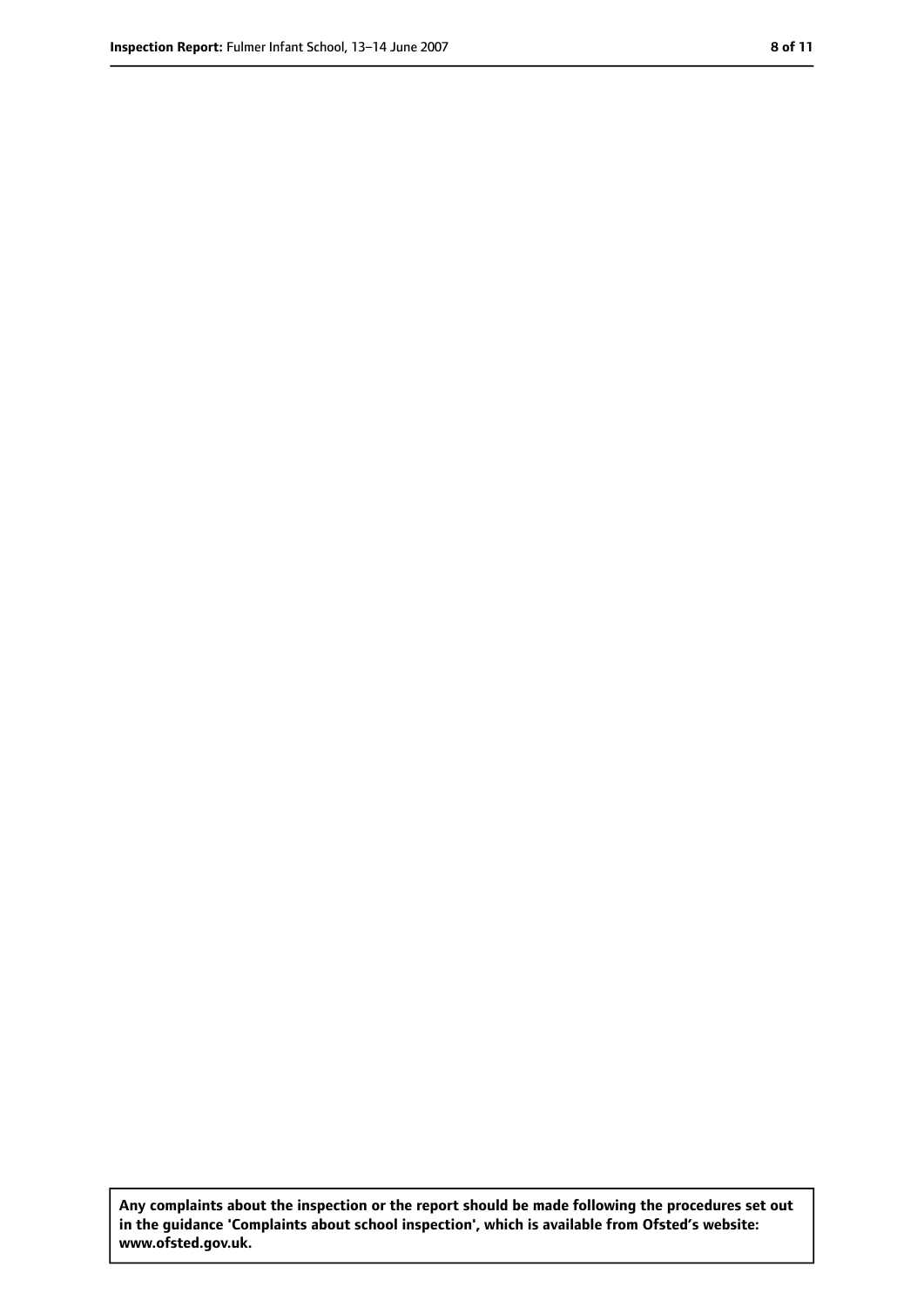#### **Annex A**

# **Inspection judgements**

| Key to judgements: grade 1 is outstanding, grade 2 good, grade 3 satisfactory, and grade 4 | School         |
|--------------------------------------------------------------------------------------------|----------------|
| inadeguate                                                                                 | <b>Overall</b> |

## **Overall effectiveness**

| How effective, efficient and inclusive is the provision of education, integrated<br>care and any extended services in meeting the needs of learners? |     |
|------------------------------------------------------------------------------------------------------------------------------------------------------|-----|
| How well does the school work in partnership with others to promote learners'<br>well-being?                                                         |     |
| The quality and standards in the Foundation Stage                                                                                                    |     |
| The effectiveness of the school's self-evaluation                                                                                                    |     |
| The capacity to make any necessary improvements                                                                                                      |     |
| Effective steps have been taken to promote improvement since the last<br>inspection                                                                  | Yes |

## **Achievement and standards**

| How well do learners achieve?                                                                               |  |
|-------------------------------------------------------------------------------------------------------------|--|
| The standards <sup>1</sup> reached by learners                                                              |  |
| How well learners make progress, taking account of any significant variations between<br>groups of learners |  |
| How well learners with learning difficulties and disabilities make progress                                 |  |

## **Personal development and well-being**

| How good is the overall personal development and well-being of the<br>learners?                                  |  |
|------------------------------------------------------------------------------------------------------------------|--|
| The extent of learners' spiritual, moral, social and cultural development                                        |  |
| The behaviour of learners                                                                                        |  |
| The attendance of learners                                                                                       |  |
| How well learners enjoy their education                                                                          |  |
| The extent to which learners adopt safe practices                                                                |  |
| The extent to which learners adopt healthy lifestyles                                                            |  |
| The extent to which learners make a positive contribution to the community                                       |  |
| How well learners develop workplace and other skills that will contribute to<br>their future economic well-being |  |

## **The quality of provision**

| $\mid$ How effective are teaching and learning in meeting the full range of the $\mid$<br>  learners' needs?               |  |
|----------------------------------------------------------------------------------------------------------------------------|--|
| $\mid$ How well do the curriculum and other activities meet the range of needs $\mid$<br>$\mid$ and interests of learners? |  |
| How well are learners cared for, quided and supported?                                                                     |  |

 $^1$  Grade 1 - Exceptionally and consistently high; Grade 2 - Generally above average with none significantly below average; Grade 3 - Broadly average to below average; Grade 4 - Exceptionally low.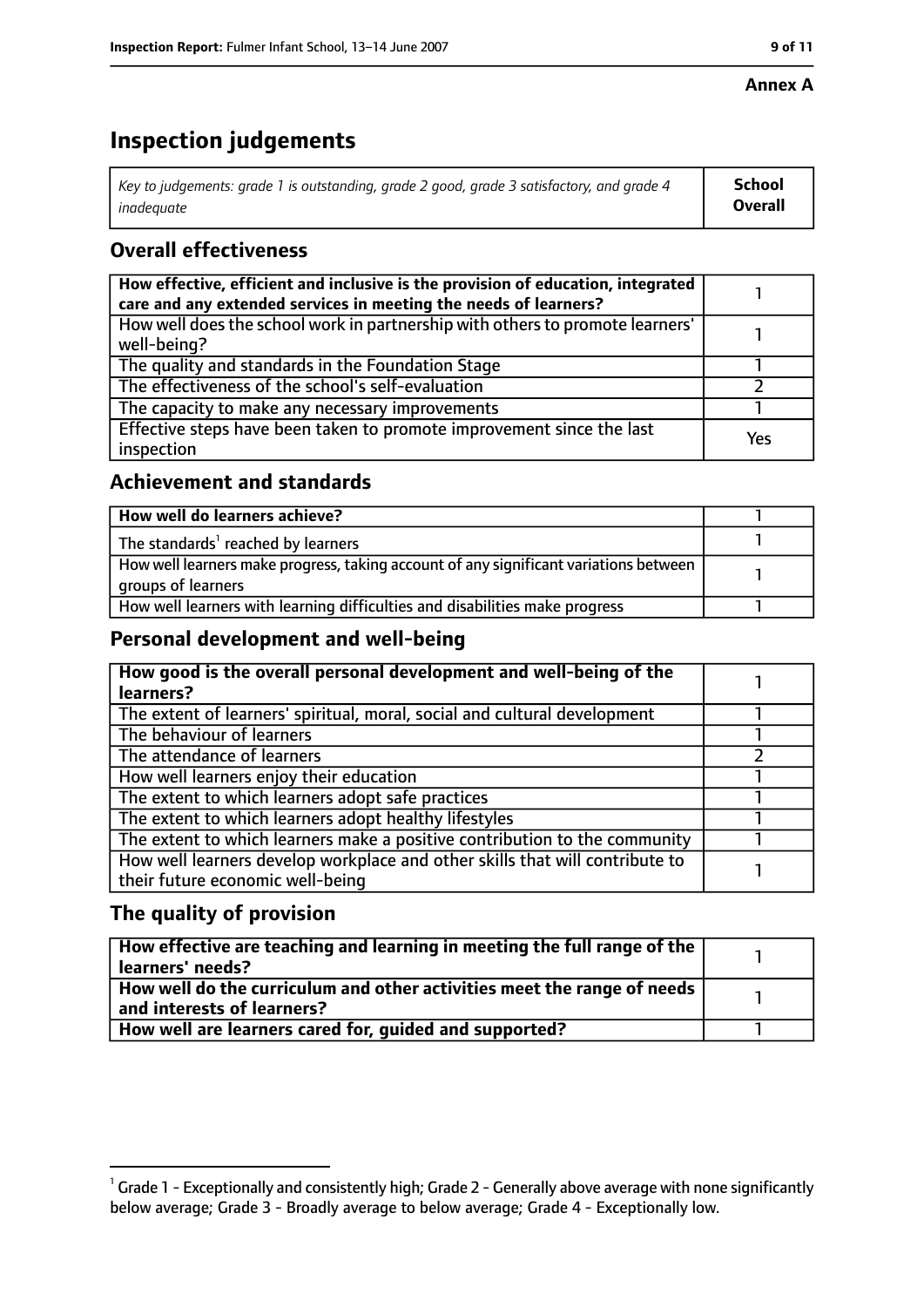#### **Annex A**

# **Leadership and management**

| How effective are leadership and management in raising achievement<br>and supporting all learners?                                              |     |
|-------------------------------------------------------------------------------------------------------------------------------------------------|-----|
| How effectively leaders and managers at all levels set clear direction leading<br>to improvement and promote high quality of care and education |     |
| How effectively performance is monitored, evaluated and improved to meet<br>challenging targets                                                 |     |
| How well equality of opportunity is promoted and discrimination tackled so<br>that all learners achieve as well as they can                     |     |
| How effectively and efficiently resources, including staff, are deployed to<br>achieve value for money                                          |     |
| The extent to which governors and other supervisory boards discharge their<br>responsibilities                                                  |     |
| Do procedures for safequarding learners meet current government<br>requirements?                                                                | Yes |
| Does this school require special measures?                                                                                                      | No  |
| Does this school require a notice to improve?                                                                                                   | No  |